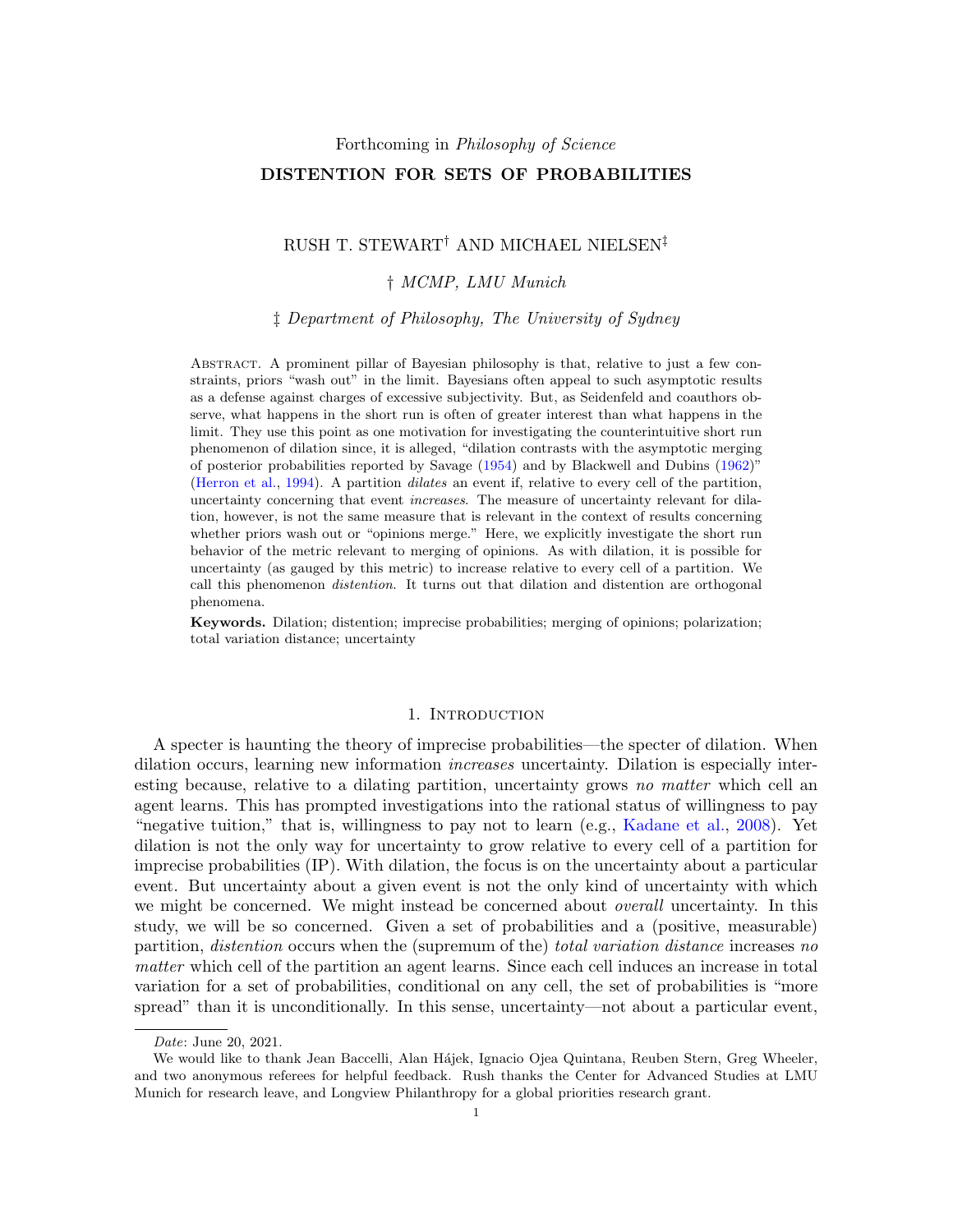but of a global sort—is sure to grow. Distention, like dilation, then, is a way for evidence to increase uncertainty across an entire evidential partition. As far as we know, ours is the first articulation and investigation of the phenomenon of distention.

Several considerations motivate our study. With their justly celebrated "merging of opinions" theorem, Blackwell and Dubins establish that, relative to just a few assumptions, Bayesians achieve consensus in the limit almost surely [\(1962\)](#page-13-0). That priors "wash out" in this way is an important pillar of Bayesian philosophy [\(Savage,](#page-14-0) [1954;](#page-14-0) [Edwards et al.,](#page-13-3) [1963;](#page-13-3) [Gaifman and Snir,](#page-13-4) [1982;](#page-13-4) [Earman,](#page-13-5) [1992;](#page-13-5) [Huttegger,](#page-13-6) [2015\)](#page-13-6).<sup>[1](#page-1-0)</sup> Schervish and Seidenfeld extend Blackwell and Dubins's result to IP theory, establishing that certain convex polytopes of probabilities exhibit uniform merging [\(Schervish and Seidenfeld,](#page-14-1) [1990,](#page-14-1) Corollary 1).<sup>[2](#page-1-1)</sup> But as Herron, Seidenfeld, and Wasserman observe about Blackwell and Dubins's result, "What happens asymptotically, almost surely, is not always a useful guide to the short run" [\(1997,](#page-13-7) p. 412). Disagreements can persist, or even increase, over finite time horizons even though they vanish in the limit. Herron et al. use this point, however, to motivate an investigation into dilation. The idea seems to be that an increase in disagreement among the elements of a set of probabilities in the dilation sense is the opposite of an increase in agreement among those elements in the merging sense.<sup>[3](#page-1-2)</sup> But, as we will show, an occurrence of dilation does not imply an increase in disagreement in the Blackwell and Dubins model (Section [4\)](#page-5-0). We propose instead to investigate the "short run" behavior of total variation, the metric with which Blackwell and Dubins are concerned. To forestall any misreading, our point here is about a particular motivation and general claim about the significance of dilation. We are not taking issue with formal results on dilation presented in the literature. One way of reading our position in this paper is that some of the attention bestowed on dilation amounts to stolen valor.

<span id="page-1-0"></span><sup>1</sup>As Edwards, Lindman, and Savage write, "This approximate merging of initially divergent opinions is, we think, one reason why empirical research is called 'objective'" [\(1963,](#page-13-3) p. 197).

<span id="page-1-1"></span><sup>2</sup>Convexity is often imposed on sets of probabilities in the IP setting (e.g., [Levi,](#page-13-8) [1980\)](#page-13-8). Convex polytopes of probabilities emerge naturally in many contexts for IP (e.g., [Levi,](#page-13-9) [1985;](#page-13-9) [Stewart and Ojea Quintana,](#page-14-2) [2018\)](#page-14-2), with Bronevich and Klir even claiming that "It is convenient and rational [...] that each such set of probability measures is a convex polytope" [\(2010,](#page-13-10) p. 366). We return briefly to the topic of convexity in Section [5.](#page-7-0)

<span id="page-1-2"></span><sup>3</sup>We think this is the natural reading of a claim often repeated in the context of dilation. But in addition to inviting readers to scrutinize this claim in context for themselves, we report some instances here. For example, after defining dilation, Seidenfeld writes, "Dilation of conditional probabilities is the opposite phenomenon to the more familiar 'shrinking' of sets of options [sic] with increasing shared evidence" [\(1995,](#page-14-3) p. 458). Herron et al. write, "[. . . ] call this phenomenon dilation of the set of probabilities (Seidenfeld and Wasserman 1993). Thus, dilation contrasts with the asymptotic merging of posterior probabilities reported by Savage (1954) and by Blackwell and Dubins (1962)" [\(1994,](#page-13-1) p. 250). A few pages later, they repeat the claim: "For a useful contrast with Savage-styled, or Blackwell-Dubins-styled asymptotic consensus, the following discussion focuses on the short run dynamics of upper and lower conditional probabilities in Robust Bayesian models" [\(1994,](#page-13-1) p. 252). And again, "In contrast with Savage's, and Blackwell and Dubins' well known results about the merging of Bayesian posterior probabilities given sufficient shared evidence, in this paper we reported two aspects of the contrary case, which we call dilation of sets of probabilities" [\(1994,](#page-13-1) p. 257). In a subsequent paper, after discussing merging and before discussing dilation, Herron et al. write "What happens asymptotically, almost surely, is not always a useful guide to the short run. Seidenfeld and Wasserman (1993) address this question in the following way  $[\ldots]$ " [\(1997,](#page-13-7) p. 412). More recently, Zhang et al. have made essentially the same claim about dilation: "This counterintuitive phenomenon is often interpreted as a distinctive challenge to the orthodox Bayesian doctrine on the value of information and to the Bayesian merging of opinions" [\(2017,](#page-14-4) p. 371, empahsis added). While no citation is given for who has interpreted dilation as a challenge to merging of opinions, our point in this paper would likely be informative for that discussion as well.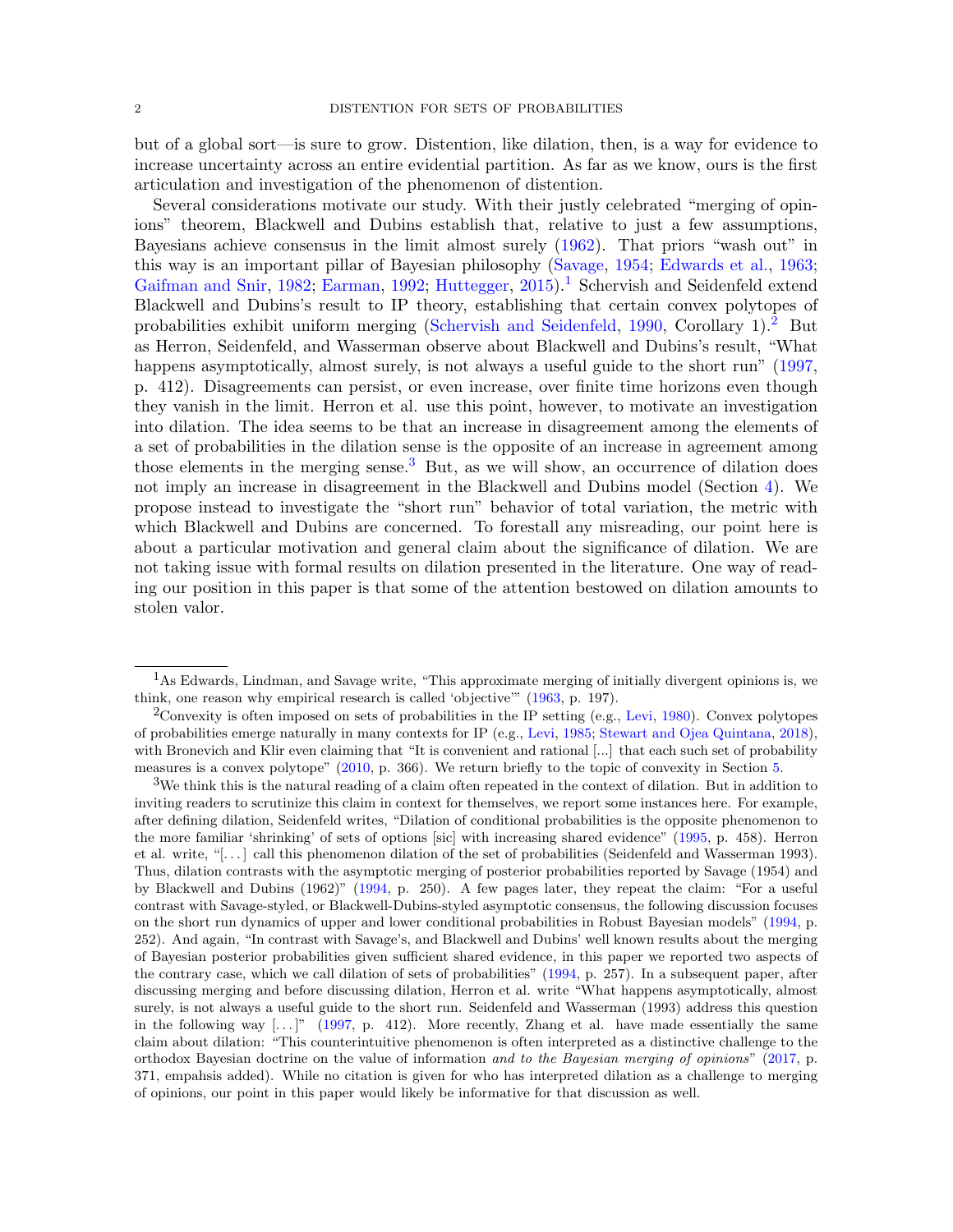Another motivation for investigating distention comes from social epistemology. In [Nielsen](#page-14-5) [and Stewart](#page-14-5) [\(2021\)](#page-14-5), we introduce the notions of local and global probabilistic opinion polarization between agents. There, we note 1) that the dilation phenomenon for imprecise probabilities is in some ways analogous to local polarization, and 2) that local and global polarization are logically independent. This presents our context of discovery for distention: it is the phenomenon analogous to global polarization for imprecise probabilities.

Furthermore, in many cases, it is natural to be concerned with overall uncertainty as we construe it in this essay. Many inquiries do not center on just a single event or proposition of interest, but focus on a host of questions. At least, we claim, this is one legitimate way to construe some inquiries. For such inquiries, an agent or group may be concerned with his or their estimates over an entire space of possibilities, and with how new information affects those estimates. In this kind of case, total variation seems the more appropriate measure of increases and decreases of uncertainty.

After rehearsing the basics of dilation (Section [2\)](#page-2-0), we define distention precisely (Section [3\)](#page-4-0), show that it is logically independent of dilation (Section [4,](#page-5-0) Proposition [1\)](#page-7-1), and provide a characterization (Section [5,](#page-7-0) Proposition [2\)](#page-7-2). We then draw some connections between local and global polarization in social epistemology, on the one hand, and dilation and distention in IP theory, on the other (Section  $6$ ). We conclude by considering some further ramifications of distention (Section [7\)](#page-9-0).

## 2. Dilation

<span id="page-2-0"></span>Our main interest in this essay is in certain aspects of the theory of imprecise probabilities. We adopt a formalism based on sets of probability measures, though several alternative frameworks have been studied [\(Walley,](#page-14-6) [2000;](#page-14-6) [Augustin et al.,](#page-13-11) [2014\)](#page-13-11). There are a number of motivations for IP. Imprecise probabilities are an important tool in robustness analysis for standard Bayesian inference [\(Walley,](#page-14-7) [1991;](#page-14-7) [Berger,](#page-13-12) [1994\)](#page-13-12). Sets of probabilities are useful in studying group decision problems [\(Levi,](#page-13-13) [1982;](#page-13-13) [Seidenfeld et al.,](#page-14-8) [1989\)](#page-14-8) and opinion pooling [\(Elkin and Wheeler,](#page-13-14) [2018;](#page-13-14) [Stewart and Ojea Quintana,](#page-14-2) [2018\)](#page-14-2). IP provides more general models of uncertainty which are often championed as superior for a number of normative considerations relevant to epistemology and decision making [\(Levi,](#page-13-15) [1974;](#page-13-15) [Walley,](#page-14-7) [1991\)](#page-14-7). Sets of probabilities can also be used to represent partial elicitation of precise subjective probabilities. Some have argued that IP presents a more *realistic* theory of human epistemology (Arló-Costa and Helzner, [2010\)](#page-13-16). IP allows for a principled introduction of incomplete preferences in the setting of expected utility maximization [\(Seidenfeld,](#page-14-9) [1993;](#page-14-9) [Kaplan,](#page-13-17) [1996\)](#page-13-17), and has been used to offer resolutions of some of the paradoxes of decision [\(Levi,](#page-13-18) [1986\)](#page-13-18). And there are other considerations driving the development of the theory of imprecise probabilities.

Dilation is the (at least at first blush) counterintuitive phenomenon of learning *increasing* uncertainty.<sup>[4](#page-2-1)</sup> For a dilating partition, learning *any* cell results in greater uncertainty. Take the simple, stock example of flipping a coin. This experiment partitions the sample space into two cells, one corresponding to heads, the other to tails. It could be the case that, for some event A, no matter how the coin lands, the agent's estimate for  $A(P(A) = 0.5$ , say) will be strictly included in the agent's estimate conditional on the outcome of the coin toss  $([0.1, 0.9],$  $([0.1, 0.9],$  $([0.1, 0.9],$  for example). Example 1 details such a case.

<span id="page-2-1"></span><sup>&</sup>lt;sup>4</sup>There is by now a fairly extensive literature on dilation (e.g., [Walley,](#page-14-7) [1991;](#page-14-7) [Seidenfeld and Wasserman,](#page-14-10) [1993;](#page-14-10) [Herron et al.,](#page-13-1) [1994;](#page-13-1) [Wasserman and Seidenfeld,](#page-14-11) [1994;](#page-14-11) [Herron et al.,](#page-13-7) [1997;](#page-13-7) [Bradley and Steele,](#page-13-19) [2014;](#page-13-19) [Pedersen and Wheeler,](#page-14-12) [2014,](#page-14-12) [2015;](#page-14-13) [Nielsen and Stewart,](#page-14-14) [2019;](#page-14-14) [Moss,](#page-13-20) [2020\)](#page-13-20).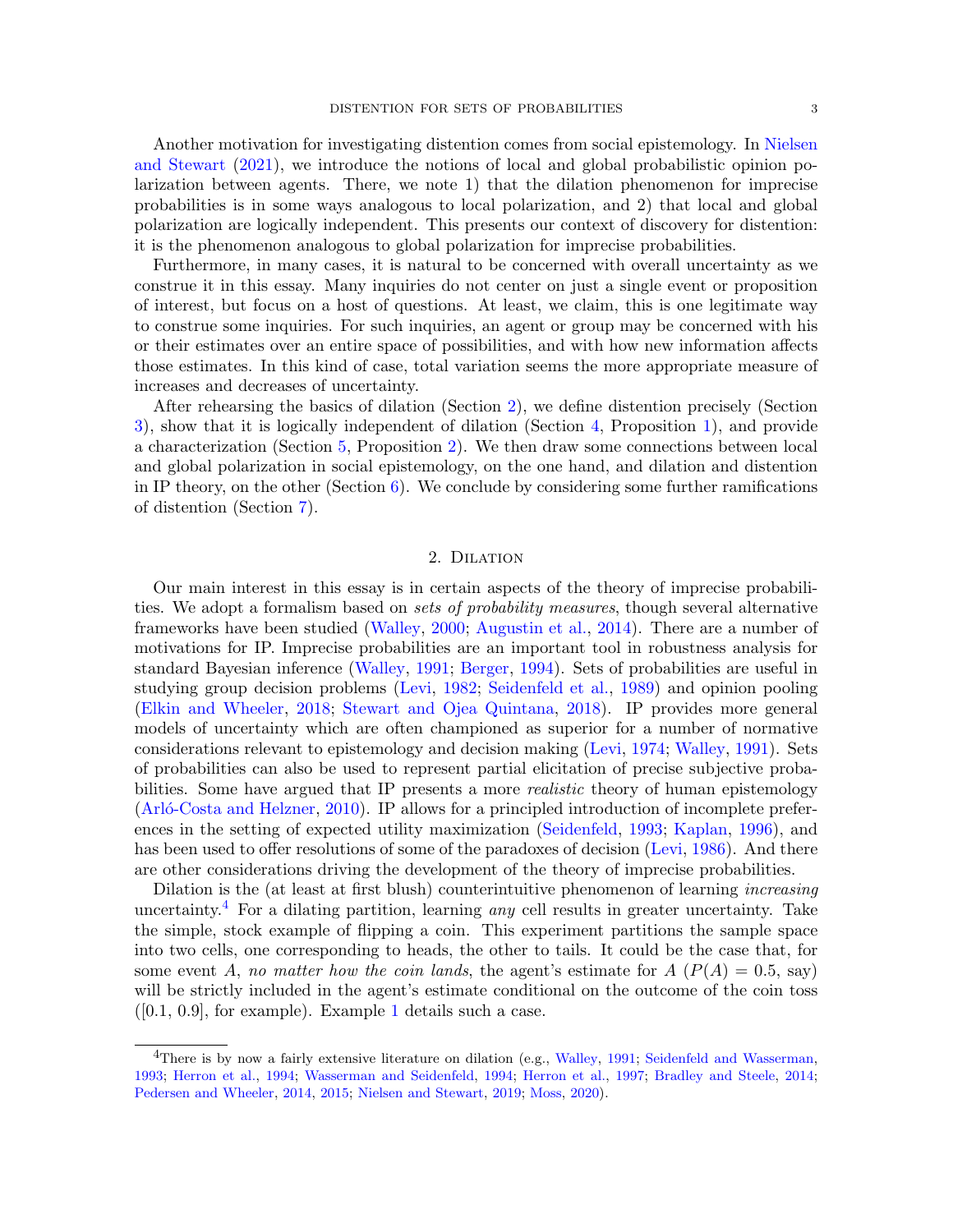Throughout, let  $\Omega$  be a sample space of elementary events or possible worlds. Elements of  $\Omega$ can be thought of as maximally specific epistemic possibilities for an agent. Let  $\mathcal F$  be a sigmaalgebra on  $\Omega$ , i.e., a non-empty collection of subsets of  $\Omega$  closed under complementation and countable unions. Elements of  $\mathcal F$  are called *events* and  $\mathcal F$  can be thought of as a general space of possibilities (not just maximally specific ones). We assume the standard ratio definition of conditional probability:

$$
P(A|E) = \frac{P(A \cap E)}{P(E)}, \text{ when } P(E) > 0.
$$

Let  $\mathbb P$  be a set of probability measures. Such a set can be interpreted, for example, as the probability measures an agent regards as permissible to use in inference and decision problems, those distributions he hasn't ruled out for such purposes. If P is convex, it associates with any event in the algebra an interval of probability values (such as  $[0.1, 0.9]$ ).<sup>[5](#page-3-1)</sup> We can now define dilation precisely.

**Definition 1.** Let  $\mathbb{P}$  be a set of probabilities on  $(\Omega, \mathcal{F})$ , let  $\mathscr{B}$  be a positive partition of  $\Omega^6$  $\Omega^6$ , and let  $A \in \mathcal{F}$ . We say that the partition  $\mathscr{B}$  dilates A just in case, for each  $E \in \mathscr{B}$ ,

$$
\inf\{P(A|E): P \in \mathbb{P}\} < \inf\{P(A): P \in \mathbb{P}\} \le \sup\{P(A): P \in \mathbb{P}\} < \sup\{P(A|E): P \in \mathbb{P}\}.
$$

It is clear that precise credal states are dilation-immune since  $\inf\{P(H|E)\} = \sup\{P(H|E)\}$ for all H and E in F such that  $P(H|E)$  is defined.

Consider the following common example of dilation, introduced in outline earlier [\(Herron](#page-13-1) [et al.,](#page-13-1) [1994;](#page-13-1) [Pedersen and Wheeler,](#page-14-13) [2015\)](#page-14-13). We simplify by assuming that  $\mathbb P$  consists of just two probabilities.

<span id="page-3-0"></span>**Example 1.** Let  $\mathbb{P} = \{P_1, P_2\}$  be a set of probabilities on  $(\Omega, \mathcal{F})$ . Suppose that, for  $G \in \mathcal{F}$ ,  $P_1(G) = 0.1$  and  $P_2(G) = 0.9$ . Relative to  $\mathbb{P}$ , then, G is a highly uncertain event. Consider the toss of a coin that is fair according to both  $P_1$  and  $P_2$ :  $P_1(H) = P_2(H) = 1/2$  $P_1(H^c) = P_2(H^c)$ . Suppose that the outcomes of the coin toss are independent of the event G according to both  $P_1$  and  $P_2$ . Then,  $P_1(G \cap H) = P_1(G)P_1(H)$  and  $P_2(G \cap H) = P_2(G)P_2(H)$ . Let  $A$  be the "matching" event that either both  $G$  and  $H$  occur or both do not. That is,  $A := (G \cap H) \cup (G^c \cap H^c)$ . Notice that  $P_1(A) = 1/2 = P_2(A)$ . Despite initial agreement concerning A, the coin toss dilates  $P_1$  and  $P_2$  on A. For  $i \in \{1,2\},\$ 

$$
P_i(A|H) = \frac{P_i([(G \cap H) \cup (G^c \cap H^c)] \cap H)}{P_i(H)} = \frac{P_i(G \cap H)}{P_i(H)} = \frac{P_i(G)P_i(H)}{P_i(H)} = P_i(G).
$$

So even though both  $P_1$  and  $P_2$  assign probability  $1/2$  to A initially, learning that the coin lands heads yields  $P_1(A|H) = 0.1$  and  $P_2(A|H) = 0.9$ . Hence,  $P_1(A|H) < P_1(A) \le P_2(A)$  $P_2(A|H)$ . Analogous reasoning establishes that  $P_2(A|H^c) < P_2(A) \le P_1(A) < P_1(A|H^c)$ .  $\Delta$ 

Some see in dilation grounds for rejecting the notion that imprecise probabilities provide a normatively permissible generalization of standard Bayesian probability theory (e.g., [White,](#page-14-15) [2010;](#page-14-15) [Topey,](#page-14-16) [2012\)](#page-14-16). It is not just that it seems intuitively wrong that learning should increase uncertainty. Dilation has further consequences. For example, dilation leads to violations of Good's Principle. Good's Principle enjoins us to delay making a terminal decision if presented

<span id="page-3-1"></span><sup>&</sup>lt;sup>5</sup>We call  $\mathbb P$  convex when  $P, Q \in \mathbb P$  implies  $aP + (1-a)Q \in \mathbb P$  for every  $a \in [0,1]$ . The convex hull of a set of points is the smallest convex set containing those points.

<span id="page-3-2"></span><sup>&</sup>lt;sup>6</sup>The partition  $\mathscr B$  is positive if  $E \in \mathscr B$  implies  $E \in \mathscr F$  and  $P(E) > 0$  for all  $P \in \mathbb P$ . Note that this definition entails that every cell of  $\mathscr B$  is measurable. Also note that positive partitions are necessarily countable.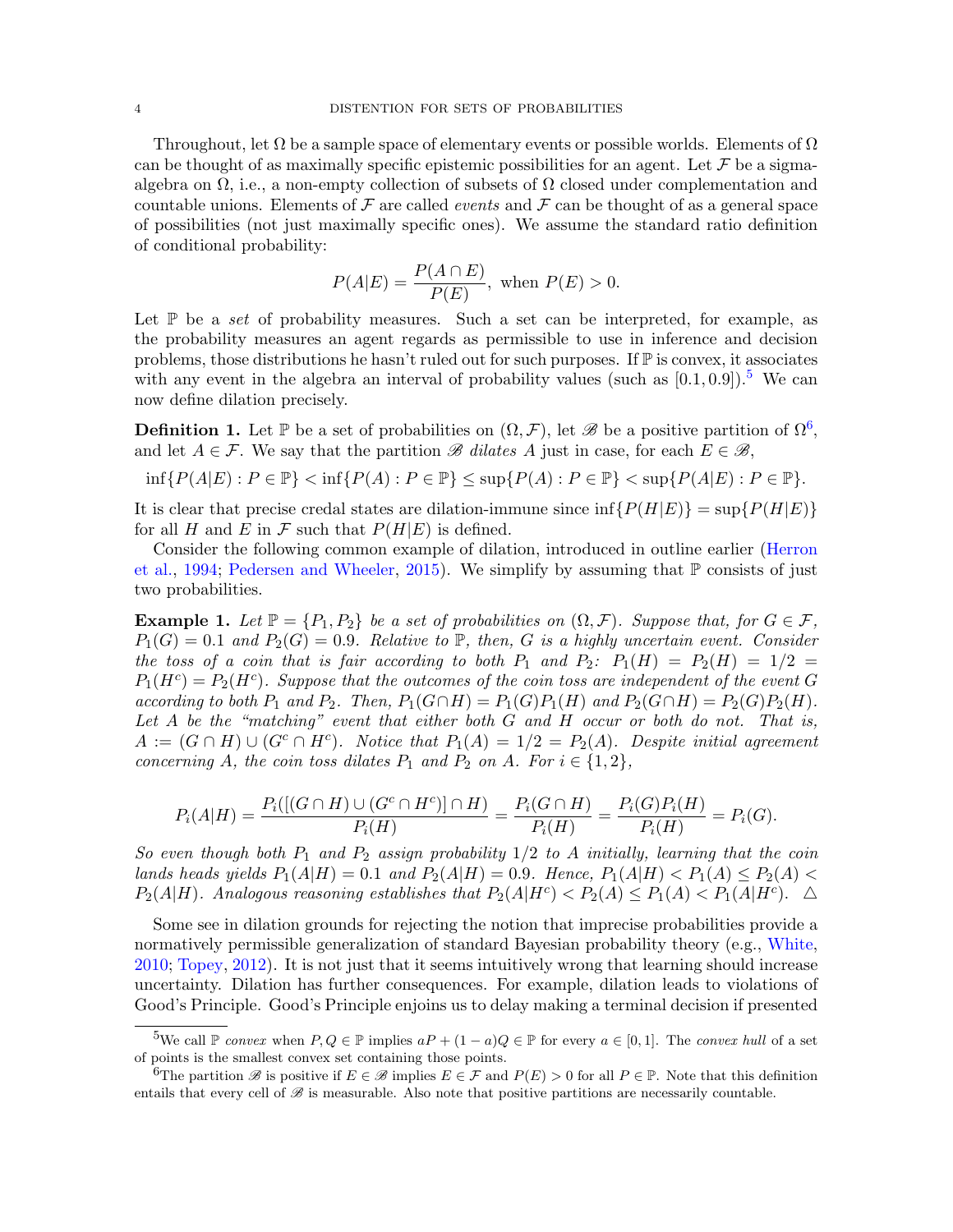with the opportunity to first learn cost-free information. For the standard, Bayesian expected utility framework, Good's Principle is backed up by a theorem. Good famously shows that, in the context of expected utility maximization, the value of making a decision after learning cost-free information is always greater than or equal to the value of making a decision before learning  $(Good, 1967).$  $(Good, 1967).$  $(Good, 1967).$  $(Good, 1967).$ <sup>[7](#page-4-1)</sup> Dilation, however, leads to the devaluation of information (e.g., [Pedersen and Wheeler,](#page-14-13) [2015\)](#page-14-13). With dilation, an agent may be willing to actually pay to forgo learning some information, what Kadane et al. label "negative tuition" [\(Kadane et al.,](#page-13-2) [2008\)](#page-13-2).

#### 3. DISTENTION

<span id="page-4-0"></span>What would it mean for uncertainty to grow with respect to every cell of an experimental partition, though not uncertainty about a single, fixed event? We adopt the same metric that Blackwell and Dubins employ to gauge consensus in the context of merging of opinions. For any two probabilities,  $P_1$  and  $P_2$ , the *total variation distance d* is given by

$$
d(P_1, P_2) = \sup_{A \in \mathcal{F}} |P_1(A) - P_2(A)|.
$$

When  $d(P_1, P_2) = 0$ , it follows that  $P_1 = P_2$ . And if  $P_1$  and  $P_2$  are within  $\epsilon$  according to d, they are within  $\epsilon$  for every event in the algebra. We will have occasion to appeal to the fact that, in finite probability spaces, the total variation distance is given by

<span id="page-4-3"></span>
$$
d(P_1, P_2) = P_1(A_0) - P_2(A_0), \tag{1}
$$

where  $A_0 = {\omega \in \Omega : P_1(\omega) > P_2(\omega)}$  (e.g., [Nielsen and Stewart,](#page-14-5) [2021\)](#page-14-5).

So we take it that for global uncertainty to grow with respect to each cell of an experimental partition is for the total variation to increase conditional on each cell.[8](#page-4-2) That, in turn, means that, for every cell, there is some event such that the "distance" between the probabilities for that event conditional on that cell is greater than the distance between probabilities for any event unconditionally. For an arbitrary set of probabilities, we look at the supremum of the total variation for all elements of the set. To simplify notation, let us adopt some metric space terminology and call  $d(\mathbb{P}) = \sup_{P,Q \in \mathbb{P}} d(P,Q)$  the *diameter* of  $\mathbb{P}$ . If  $P(E) > 0$  for all  $P \in \mathbb{P}$ , then let us write  $\mathbb{P}^E = \{P^E : P \in \mathbb{P}\}\$ , where  $P^E = P(\cdot | E)$ . We should stress that whenever we write  $\mathbb{P}^E$ , we are assuming that all  $P \in \mathbb{P}$  assign E positive probability.

**Definition 2.** Let  $\mathbb{P}$  be a set of probabilities on  $(\Omega, \mathcal{F})$ , let  $\mathscr{B}$  be a positive partition of  $\Omega$ . We say that the partition  $\mathscr B$  distends  $\mathbb P$  just in case, for each  $E \in \mathscr B$ ,

$$
d(\mathbb{P}) < d\left(\mathbb{P}^E\right).
$$

Another way to think of distention is that a partition that distends  $\mathbb P$  pushes the elements of  $\mathbb P$ further from consensus. When  $\mathbb P$  is interpreted as the credal state of a single agent, the closer a set of probabilities gets to "consensus," the closer it is that uncertainty is reduced to risk a unique probability function—for an agent. So distention pushes uncertainty further from being reduced to simple risk. Like dilation, then, distention is a way that uncertainty grows whatever the outcome of an experiment. Unlike dilation, though, the focus for distention is on total variation distance and not the probability of a single, fixed event.

<span id="page-4-1"></span><sup>7</sup>More precisely, the value of deciding before learning is given by the maximum expected utility of the options. That value is always less than or equal to the expected value of the maximum expected utility of the options after learning, where expected utility after learning is calculated with the relevant conditional probability.

<span id="page-4-2"></span><sup>8</sup>See subsection [7.3](#page-9-1) for some comments on alternative interpretations of increasing global uncertainty.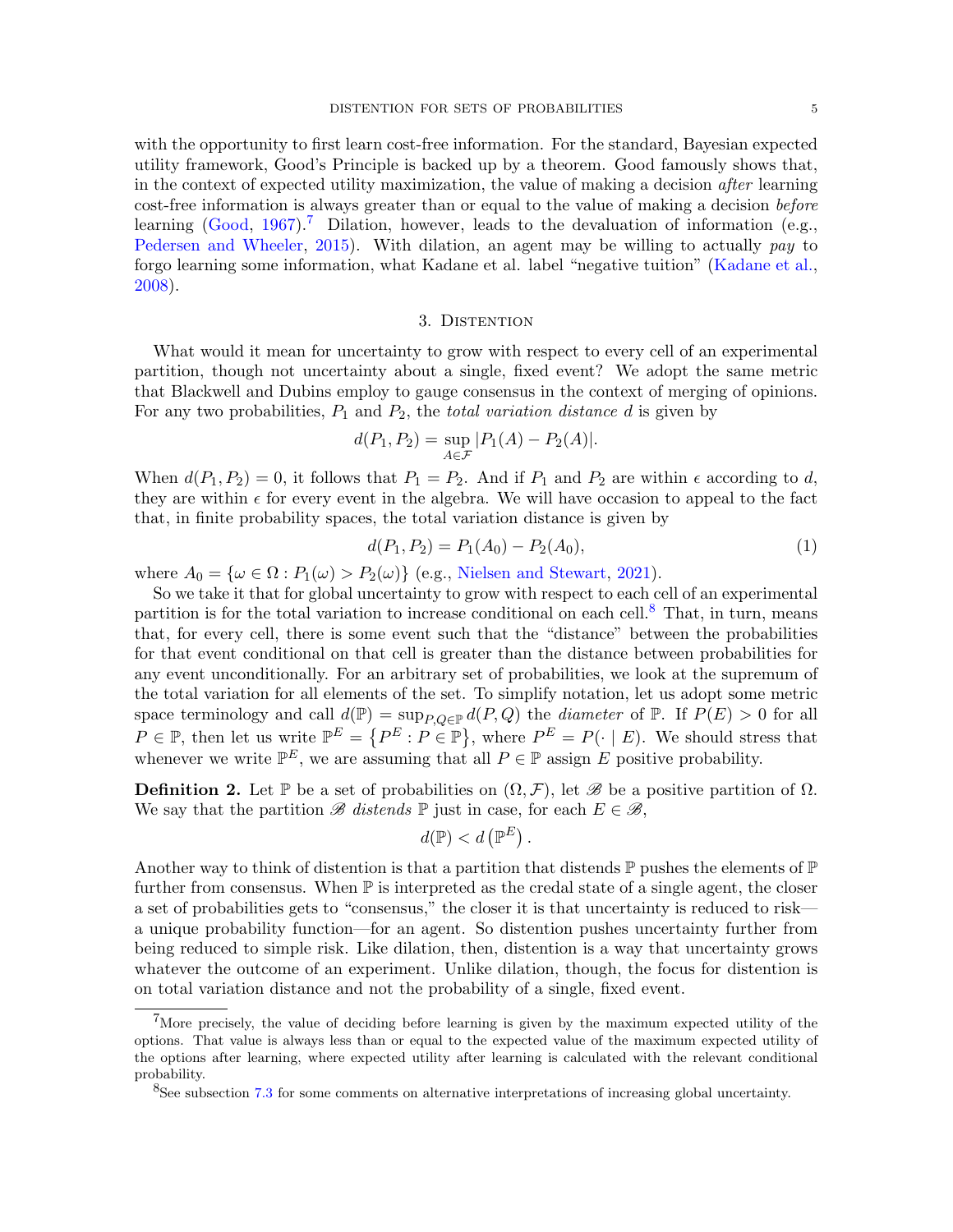As repeatedly noted in the literature (e.g., [Seidenfeld and Wasserman,](#page-14-10) [1993;](#page-14-10) [Pedersen and](#page-14-13) [Wheeler,](#page-14-13) [2015\)](#page-14-13), dilation bears certain similarities to non-conglomerability. Let  $\mathscr{B} = \{E_i :$  $i \in I$  be a positive partition. We say that A is *conglomerable* in  $\mathscr{B}$  when

$$
\inf\{P(A|E): E \in \mathcal{B}\} \le P(A) \le \sup\{P(A|E): E \in \mathcal{B}\}.
$$

And we say that P is conglomerable in  $\mathscr{B}$  if the above inequalities hold for all events A. When A is non-conglomerable in  $\mathscr{B}, P(A)$  cannot be regarded as a weighted average of the probabilities  $P(A|E_i)$ . If  $\mathscr B$  is a countable partition and P is not conglomerable for A in  $\mathscr B$ , then the law of total probability fails. This happens only when  $P$  fails to be countably additive. Schervish et al. prove that, for any merely finitely additive probability  $P$  (on a space admitting a countably infinite partition), there is some event A and countable partition  $\mathscr B$  such that P fails to be conglomerable for A in  $\mathcal{B}$  [\(1984\)](#page-14-17). One reason non-conglomerability is odd is because it allows for reasoning to foregone conclusions [\(Kadane et al.,](#page-13-22) [1996\)](#page-13-22). Merely running an experiment, regardless of the outcome, allows one to uniformly increase (or decrease) one's estimate in some event. In other words, an experiment could be designed such that, before even running it, the experimenter can be sure that conditionalizing on the outcome will yield a higher (or lower, depending on the case) probability for the event in question. Like dilation, non-conglomerability also leads to the devaluation of information in violation of Good's Principle (e.g., [Pedersen and Wheeler,](#page-14-13) [2015\)](#page-14-13). Distention, like dilation but unlike non-conglomerability, can occur even on finite sets. So, like dilation, but perhaps unlike nonconglomerability, distention cannot be explained away by poor intuitions concerning infinite sets.

#### 4. Distention Is Logically Independent of Dilation

<span id="page-5-0"></span>Given certain conceptual similarities between distention and dilation, it is natural to ask about their logical relations. The answer to that query is that dilation does not imply distention, nor does distention imply dilation. In other words, dilation and distention are logically independent.<sup>[9](#page-5-1)</sup>

To see that dilation does not imply distention, return to the coin example from earlier.

<span id="page-5-2"></span>Example 2. Let  $\Omega = {\omega_1, \omega_2, \omega_3, \omega_4}$ ,  $A = {\omega_1, \omega_2}$ , and  $H = {\omega_1, \omega_4}$ . Let  $\mathbb{P} = {P, Q}$ , given on the following table along with their updates on  $H$  and on  $H<sup>c</sup>$ .

<span id="page-5-1"></span> $^{9}$ It is fairly trivial to see that dilation in the short run is consistent with asymptotic merging—in fact, under suitable assumptions about learning, the probabilities in Examples [1](#page-3-0) and [2](#page-5-2) are subject to the merging results. So any alleged contrast there, straightforwardly construed, cannot be correct. We focus on the short run for both dilation and the total variation metric in this paper. Here, too, we claim that dilation does not "contrast with," is not the "opposite of" merging of opinions.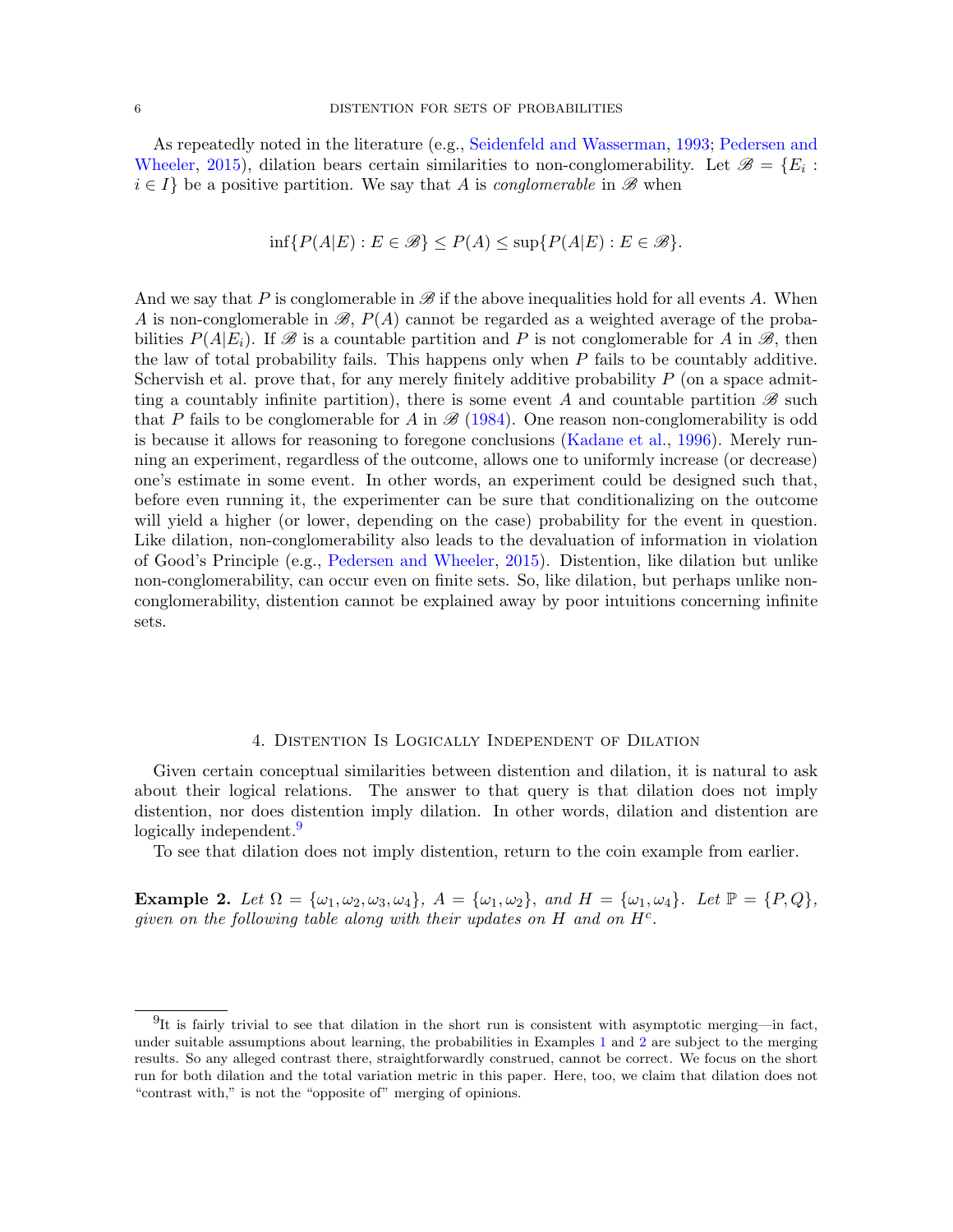#### DISTENTION FOR SETS OF PROBABILITIES  $7$

|                  | $\omega_1$ | $\omega_2$ | $\omega_3$ | $\omega_4$   |
|------------------|------------|------------|------------|--------------|
| $\boldsymbol{P}$ | 0.05       | 0.45       | 0.05       | 0.45         |
| Q                | 0.45       | 0.05       | 0.45       | 0.05         |
| $P^H$            | 0.1        | 0          | 0          | 0.9          |
| $Q^H$            | 0.9        | 0          | 0          | 0.1          |
| $P^{H^c}$        | 0          | 0.9        | 0.1        | 0            |
| $H^c$            | 0          | 0.1        | 0.9        | $\mathbf{0}$ |

Table 1. Dilation without Distention

Take  $\mathcal{B} = \{H, H^c\}$  as our experimental partition (the outcome of a flip of a fair coin). From the table we compute  $P(A) = 0.5 = Q(A)$ . Yet,  $P(A|H) = 0.1$  and  $Q(A|H) = 0.9$ . Similarly,  $P(A|H^c) = 0.9$  and  $Q(A|H^c) = 0.1$ . So,  $\mathscr B$  dilates  $\mathbb P$  on A. However, again computing from the table using Equation [1,](#page-4-3) we have  $d(P,Q) = d(P^H,Q^H) = d(P^{H^c},Q^{H^c}) = 0.8$ . It follows that dilation does not entail distention. 4

To see that distention does not imply dilation, consider the following simple example.

<span id="page-6-2"></span><span id="page-6-0"></span>Example 3. Let  $\Omega = {\omega_1, \omega_2, \omega_3, \omega_4}$ ,  $H = {\omega_1, \omega_2}$ , and  $\mathbb{P} = {P, Q}$ , given on Table [2.](#page-6-0) Consider the partition  $\mathcal B$  consisting of  $H$  and its complement.

|           | $\omega_1$ | $\omega_2$ | $\omega_3$ | $\omega_4$ |
|-----------|------------|------------|------------|------------|
| Р         | 1/10       | 1/5        | 1/10       | 3/5        |
| Q         | 1/10       | 1/10       | 1/5        | 3/5        |
| $P^H$     | 1/3        | 2/3        | 0          | 0          |
| $Q^H$     | 1/2        | 1/2        | 0          | 0          |
| $P^{He}$  | 0          | 0          | 1/7        | 6/7        |
| $Q^{H^c}$ | 0          | 0          | 1/4        | 3/4        |

Table 2. Distention without Dilation

While  $d(P,Q) = 1/10$ ,  $d(P^H, Q^H) = 1/6$ , and  $d(P^{H^c}, Q^{H^c}) = 3/28$ . So  $\mathcal B$  distends  $\mathbb P$ . But it does not dilate any event. Not only is there no dilation in  $\mathscr{B}$ , no partition of  $\Omega$  dilates any event. This can be checked, a bit tediously, by hand.<sup>[10](#page-6-1)</sup>  $\Delta$ 

A set of probabilities cannot exhibit distention on a smaller sample space. That is because any (non-trivial) partition on a smaller space will have a singleton as a cell. In that case, provided the partition is positive, the distance between probabilities conditional on a singleton is 0.

We submit that the short run that is relevant to merging of opinions is the short run behavior of total variation distance and not the sort of behavior exemplified by dilation. After all, it is the total variation distance that Blackwell and Dubins use to measure consensus.

<span id="page-6-1"></span> $10$ Note, though, that only partitions consisting of non-singleton cells, of which there are just three, need to be checked. Dilation will be thwarted by any partition containing a singleton because the resulting conditional distributions will agree.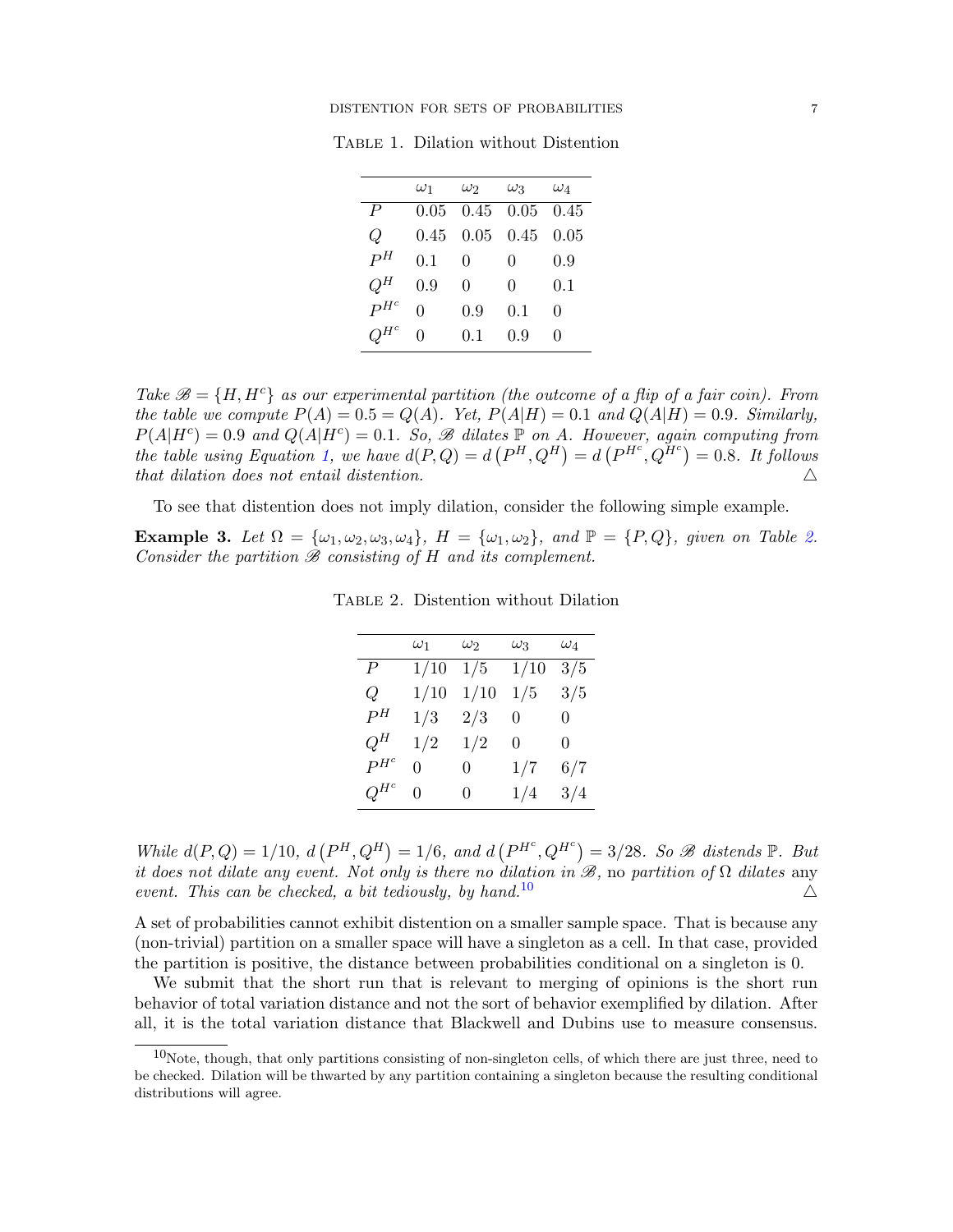Examples [2](#page-5-2) and [3](#page-6-2) show that dilation is in fact orthogonal to distention, but Example [4](#page-11-0) shows that distention and dilation in a given partition are consistent (see the [Appendix\)](#page-11-1). We summarize these findings in the following proposition.

<span id="page-7-1"></span>**Proposition 1.** While a set  $\mathbb{P}$  can exhibit both dilation and distention simultaneously with respect to a single partition, dilation does not imply distention, nor does distention imply dilation.

## 5. A Characterization of Distention

<span id="page-7-0"></span>For any two probabilities P and Q and any two events A and E such that  $P(E), Q(E) > 0$ , define a function  $\bar{\mathcal{B}}$  as follows:

$$
\bar{\mathcal{B}}_{P,Q}(A,E) = \frac{P(A)}{P(E)} - \frac{Q(A)}{Q(E)}.
$$
\n(2)

In a way, the function  $\bar{\beta}$  sets the so-called *Bayes factor* in difference form. The Bayes factor for  $P$  and  $Q$  with respect to  $A$  and  $E$  is defined as

$$
\mathcal{B}_{P,Q}(A,E) = \frac{P(A)}{P(E)} \bigg/ \frac{Q(A)}{Q(E)}.\tag{3}
$$

Bayes factors have a distinguished pedigree in Bayesian thought [\(Good,](#page-13-23) [1983;](#page-13-23) [Wagner,](#page-14-18) [2002;](#page-14-18) [Jeffrey,](#page-13-24) [2004\)](#page-13-24). Wagner, for instance, contends that identical learning experiences for two agents are captured by identical Bayes factors for their respective priors and posteriors rather than by identical posterior opinions. But  $\beta$  differs substantially in interpretation from a Bayes factor. In particular, it is not assumed that either of  $P$  or  $Q$  is an update of the other.

The function  $\beta$  allows us to state one simple characterization of distention. Since convexity has played a prominent role in IP theory, we also state an equivalence with the distention of the convex hull. $^{11}$  $^{11}$  $^{11}$ 

<span id="page-7-2"></span>**Proposition 2.** Let  $\mathbb P$  be a set of probabilities on  $(\Omega, \mathcal{F})$ , and let  $\mathscr B$  be a positive partition of Ω. The following are equivalent.

- (I)  $\mathscr{B}$  distends  $\mathbb{P}$ .
- (II) For all  $E \in \mathscr{B}$  there exist  $P, Q \in \mathbb{P}$ , and  $A \subseteq E$  such that

$$
\bar{\mathcal{B}}_{P,Q}(A,E) > d(\mathbb{P}).\tag{4}
$$

(III)  $\mathscr B$  distends the convex hull of  $\mathbb P$ .

We regard Proposition [2](#page-7-2) as a first pass at characterizing distention. The problem of finding such characterizations is more than a purely formal one. The characterizing conditions should be relatively simple and provide insight into the "wherefore" of distention. It is not clear to us that Proposition [2](#page-7-2) satisfies the second desideratum.

## 6. Local and Global Polarization

<span id="page-7-3"></span>Polarization is a social phenomenon. Accordingly, in our previous related study [\(2021\)](#page-14-5), we were concerned about its implications for social epistemology. But, as we noted there, social epistemology and the theory of imprecise probability gain much from cross-fertilization. In this paper, we exploit concepts from social epistemology in the hopes of gaining a deeper understanding of the theory of imprecise probabilities.

<span id="page-7-4"></span><sup>&</sup>lt;sup>11</sup>For one important debate about the normative status of convexity for IP, see [\(Levi,](#page-13-8) [1980;](#page-13-8) [Seidenfeld](#page-14-8) [et al.,](#page-14-8) [1989;](#page-14-8) [Levi,](#page-13-25) [1990;](#page-13-25) [Seidenfeld et al.,](#page-14-19) [2010;](#page-14-19) [Levi,](#page-13-26) [2009\)](#page-13-26).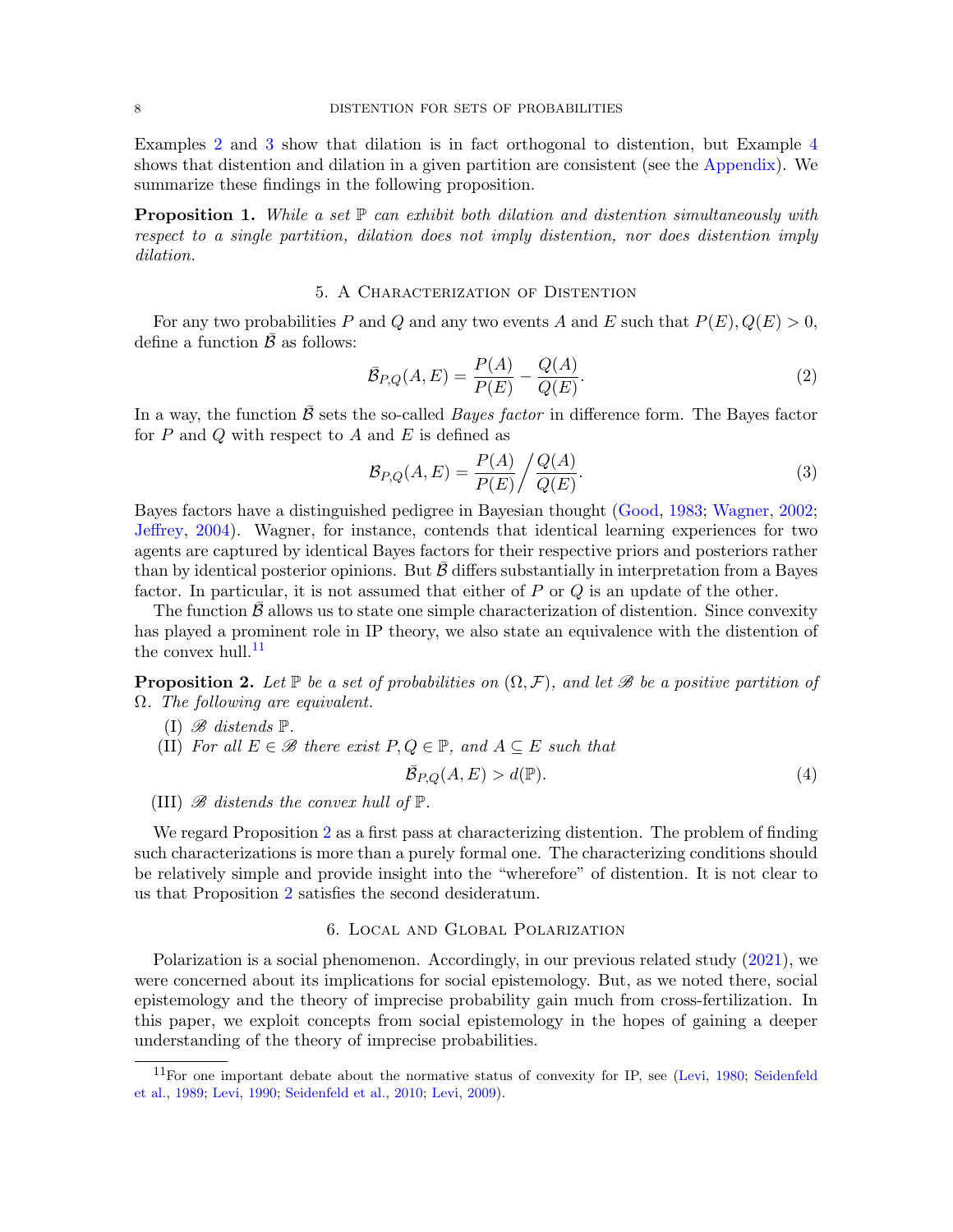Like dilation, *local* polarization is defined in terms of a specific event. Polarization in this sense occurs when shared evidence pushes opinions about a specific event further apart.

**Definition 3.** Let  $P_1$  and  $P_2$  be probability functions on  $(\Omega, \mathcal{F})$ , and let  $A, E \in \mathcal{F}$ . We say that evidence E polarizes  $P_1$  and  $P_2$  with respect to the event A if

$$
P_1(A|E) < P_1(A) \le P_2(A) < P_2(A|E).
$$

The possibility of two agents polarizing when updating on shared evidence may itself come as a surprise to some. In particular, the fact that it is possible for Bayesians to polarize is a challenge to the view that rational agents who share evidence resolve disagreements. Elsewhere, we have labeled this view The Optimistic Thesis about Learning (TOTAL), and, at Gordon Belot's suggestion, its proponents TOTALitarians [\(2021\)](#page-14-5). Such a view seems to underwrite many of our ordinary practices (in rational persuasion, advocacy, etc.) as well as positions in current philosophical debates. For example, the view that an epistemic peer's disagreement is evidence of defect in one's own beliefs, as some so-called conciliationists allege, seems committed to TOTAL. Bayesian polarization, however, suggests TOTAL is false.

Not only does the definition of local polarization resemble that of dilation, local polarization and dilation can be characterized in terms of similar conditions (cf. [Seidenfeld and](#page-14-10) [Wasserman,](#page-14-10) [1993,](#page-14-10) Result 1; [Nielsen and Stewart,](#page-14-5) [2021,](#page-14-5) Theorem 1). But we can be more precise than mere resemblance. Let  $\mathbb{P} = \{P_1, P_2\}$  and let  $\mathscr{B}$  be a positive finite partition that dilates A. Then there is some  $E \in \mathscr{B}$  such that E polarizes  $P_1$  and  $P_2$  with respect to A. If not, then dilation implies that

$$
P_1(A) \le P_2(A) < P_1(A \mid E)
$$

for all  $E \in \mathscr{B}$ , where we have assumed the first inequality without loss of generality. Multiplying by  $P_1(E)$  and summing over  $E \in \mathscr{B}$  yields

$$
P_1(A) = \sum_{E \in \mathcal{B}} P_1(A) P_1(E) < \sum_{E \in \mathcal{B}} P_1(A \mid E) P_1(E) = P_1(A),
$$

which is a contradiction. Hence, dilation guarantees that some cell of the dilating partition is polarizing.

Central to the concept of global polarization is a measure of the extent of total disagreement between two probability functions. Again, we adopt the total variation metric to assess total disagreement. Naturally enough, we say that global polarization occurs when shared evidence brings about an increase in total variation between two probability functions.

**Definition 4.** Evidence E polarizes  $P_1$  and  $P_2$  globally if  $d(P_1, P_2) < d(P_1^E, P_2^E)$ .

In contrast to the optimistic spin typically put on the Blackwell-Dubins merging result, our consensus-or-polarization law shows that even very mild and plausible weakenings of the relevant assumptions no longer entail almost sure consensus in the limit. Rather, agents achieve consensus or maximally (globally) polarize with probability 1 [\(Nielsen and Stewart,](#page-14-5) [2021,](#page-14-5) Theorem 3).

Local and global polarization are logically independent. While probabilities can exhibit local and global polarization simultaneously, global polarization does not imply local polarization, nor does local polarization imply global polarization [\(Nielsen and Stewart,](#page-14-5) [2021,](#page-14-5) Proposition 1). As we saw above, the IP analogues of local and global polarization, dilation and distention, respectively, exhibit the same sort of logical independence.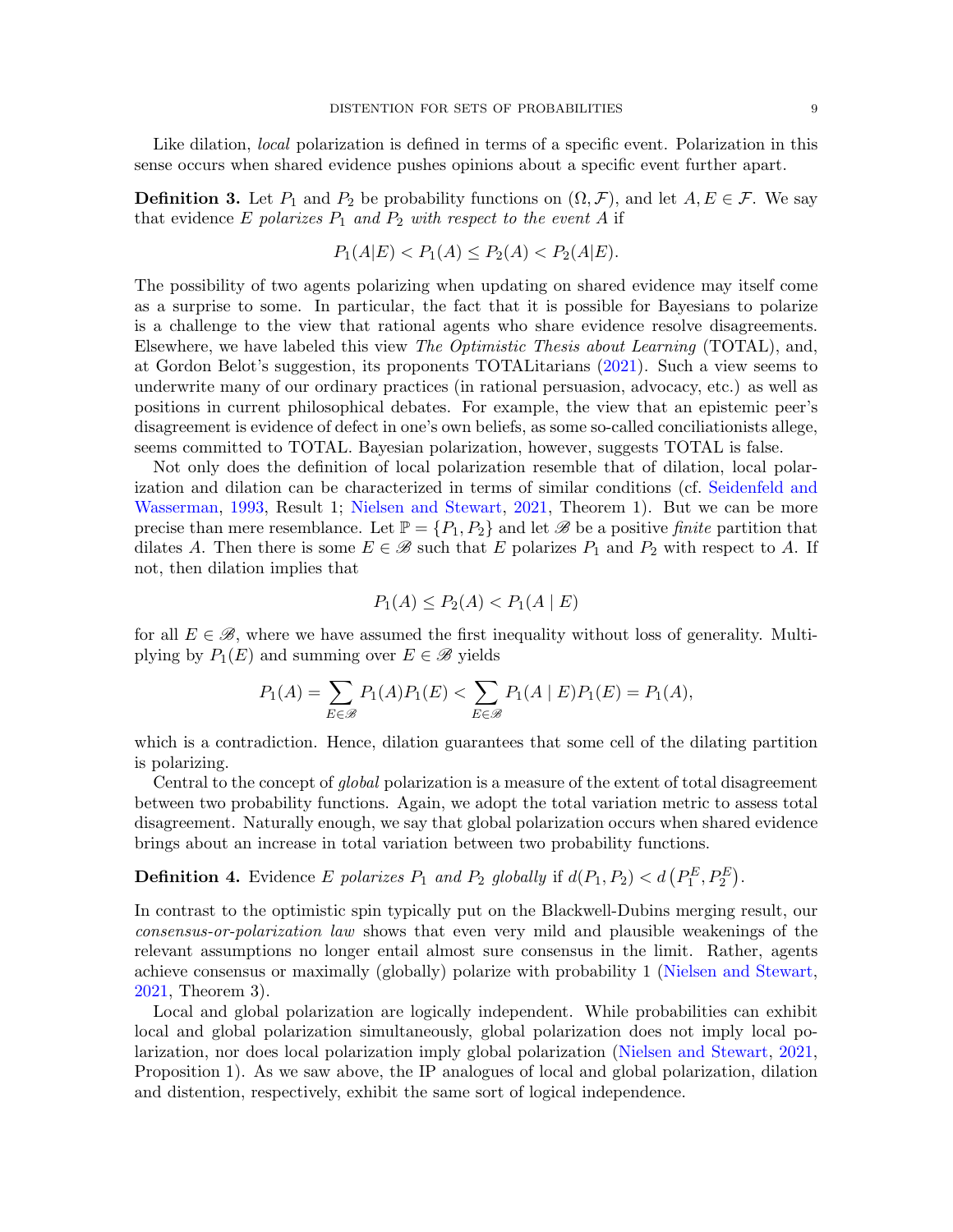## 7. Some Upshots

<span id="page-9-0"></span>7.1. Asymptotic Consensus. The primary precondition of Blackwell and Dubins' merg-ing theorem is absolute continuity.<sup>[12](#page-9-2)</sup> If P is absolutely continuous with respect to  $Q$ , then  $Q(A) = 0$  implies  $P(A) = 0$  for all  $A \in \mathcal{F}$ . Their theorem roughly says that if P is absolutely continuous with respect to  $Q$ , then P assigns probability 1 to achieving consensus with  $Q$  in the limit. The examples above involve regular prior distributions on finite probability spaces. Every probability function is absolutely continuous with respect to a regular distribution. In larger spaces, regularity is not achievable. This makes the issue of absolute continuity nontrivial. Extending the theorem to sets of probability functions presents further complications. Schervish and Seidenfeld establish that closed, convex sets of mutually absolutely continuous probabilities that are generated by finitely many extreme points merge under Bayesian conditionalization [\(Schervish and Seidenfeld,](#page-14-1) [1990,](#page-14-1) Corollary 1). In previous work, we generalize this result, showing that closed, convex sets of mutually absolutely continuous probabilities that are generated by finitely many extreme points merge under Jeffrey conditioning as well [\(Stewart and Nielsen,](#page-14-20) [2019,](#page-14-20) Proposition 1).<sup>[13](#page-9-3)</sup> For such sets of distributions, the significance of distention depends on the importance of the short run. In our opinion, the importance is clear. For all Blackwell and Dubins's theorem says, approximate consensus may be achieved only in the very long run. Many things for which consensus is relevant happen in the not very long run. Even if  $\mathbb P$  is a set of mutually absolutely continuous probabilities (and so subject to the merging theorem), not only may its elements fail to achieve consensus in the short run, they might collectively distend, moving away from consensus whatever evidence comes. Of course, if an IP set does not consist of mutually absolutely continuous priors, failure of almost sure asymptotic consensus is a foregone conclusion.

7.2. Group Manipulation. Moving now to the social setting, distention implies the possibility of a sort of group manipulation in the short run. Interpret a set  $\mathbb P$  as the (individually precise) probabilities of a group of agents. For certain such sets, an experiment can be designed such that, no matter the outcome, the group will be *further* from consensus as a result of learning shared evidence. If a policy decision or group choice requires consensus (or a tolerance of only  $\epsilon$  disagreement) on some algebra of events, such decision making can be frustrated (at least in the short run) by a devious experimenter no matter the outcome of the experiment.

<span id="page-9-1"></span>7.3. Alternative Measures of Uncertainty. We have focused on total variation distance because of its distinguished role in merging of opinions and, consequently, Bayesian thought, and because of merging's alleged contrast with dilation. Total variation, however, is one example of a large class of *divergences* between probabilities known as  $f$ -divergences. Another prominent example is Kullback-Leibler (KL) divergence from  $Q$  to P defined in discrete spaces

<span id="page-9-2"></span> $12$ The theorem also assumes that probabilities admit regular conditional distributions [\(Billingsley,](#page-13-27) [2008\)](#page-13-27). A stronger assumption that implies the existence of regular conditional distributions is that all sub-sigmaalgebras of the filtration are generated by countable partitions. This assumption is used, for example, in [\(Kalai and Lehrer,](#page-13-28) [1994\)](#page-13-28).

<span id="page-9-3"></span><sup>&</sup>lt;sup>13</sup>One interesting thing about the generalization to Jeffrey conditioning is that, unlike standard Bayesian conditionalization, Jeffrey conditioning does not generally preserve the convexity of the initial set [\(Stewart](#page-14-20) [and Nielsen,](#page-14-20) [2019,](#page-14-20) Proposition 3). Another is that "uncertain learning" has been rarely married with general models of uncertainty along IP lines in the literature.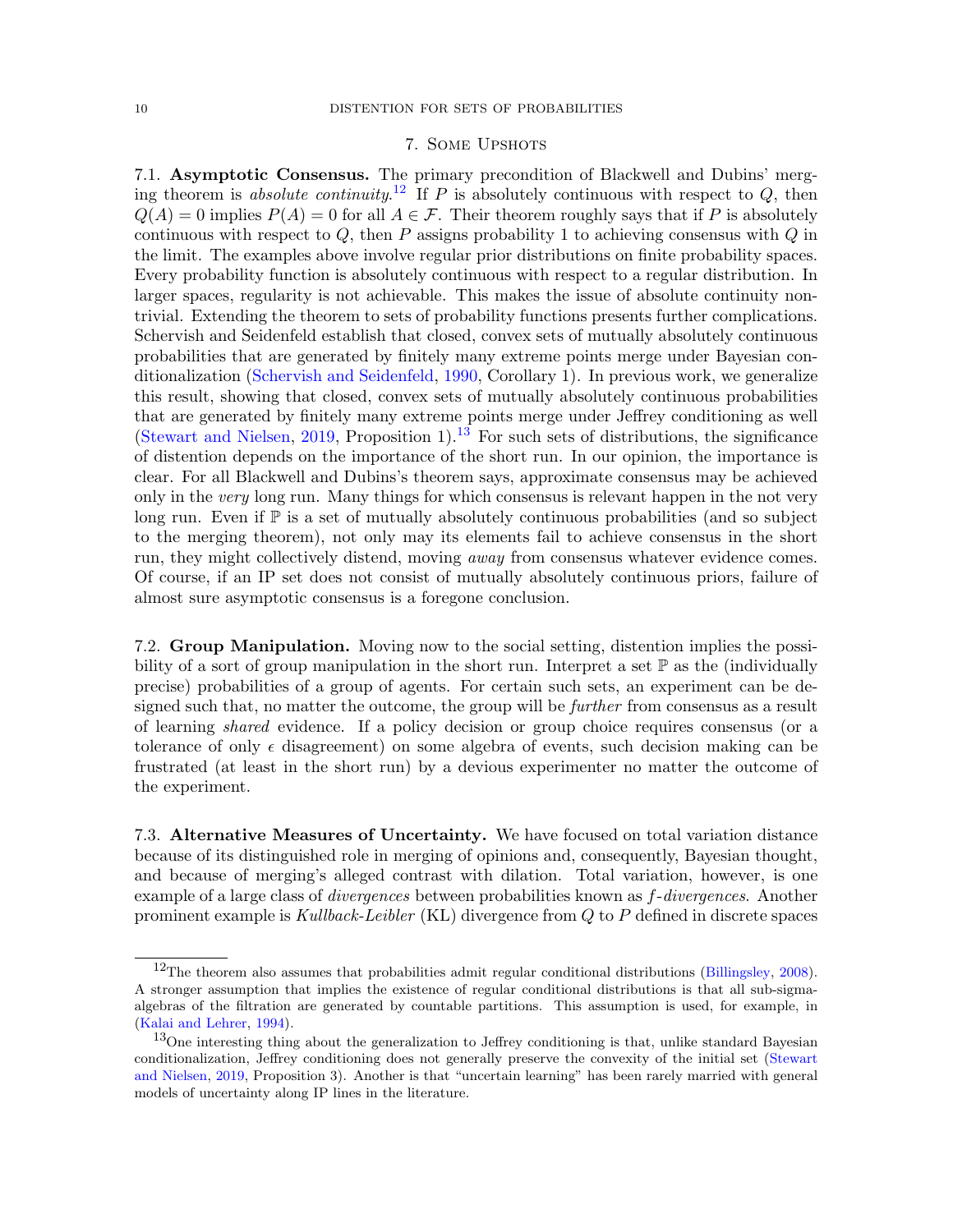$$
D_{KL}(P||Q) = -\sum_{i} P(\omega_i) \log \frac{Q(\omega_i)}{P(\omega_i)}.
$$

An important fact about KL divergence, often pointed out, is that, unlike total variation, KL divergence is not a true metric. For instance, it is not symmetric. Above, we provided an example of distention without dilation (Example [3\)](#page-6-2). This example also establishes that distention does not imply that the KL divergence increases across the partition. In particular,  $D_{KL}(P||Q) > D_{KL}(P^E||Q^E)$ , as can easily be computed from Table [2.](#page-6-0) Still other, IP-specific measures of uncertainty have been explored in the literature (e.g., [Bronevich and Klir,](#page-13-10) [2010\)](#page-13-10). Absent strong reasons to privilege some such measure over the others—and perhaps there are such reasons for total variation—these simple observations urge caution in drawing general lessons from dilation- or distention-type phenomena.

7.4. "Pathologies" of Imprecision. The further ramifications of distention remain to be explored. As we point out above, in the social setting, distention implies the possibility of certain sorts of group manipulation. For an individual with an imprecise credal state, an analogous sort of manipulation is possible in contexts in which a precise estimate is desired. For certain credal states, an experimenter can guarantee that the agent gets further (as measured by the total variation metric) from a precise estimate no matter what. How dramatic are the consequences of this sort of manipulation? And what other sorts of surprising effects, like the violations of Good's Principle for dilation, might distention bring in tow? We hope to explore these issues in future research.

One interesting point, we find, is that none of the alleged pathologies discussed in connection with imprecise probabilities seem to be at all unique to a specific IP phenomenon, nor even unique to IP given social interpretations of sets of probabilities. Violations of Good's Principle do not require dilation. Non-conglomerability leads to such violations, too. Neither does the strange phenomenon of learning increasing uncertainty imply dilation. With distention, uncertainty increases whatever evidence comes in as well. In a social setting, dilation and distention are somewhat robbed of their apparent counterintuitive sting. The lesson there is that updating on shared evidence does not guard against various types of group opinion polarization (what could be called "social uncertainty"), as mundane examples illustrate [\(Nielsen and Stewart,](#page-14-5) [2021\)](#page-14-5).

One might take these anomalies as an argument for restricting to precise probabilities on finite spaces—by our lights, far beyond the pale of what is warranted. For one thing, continuous random variables are essential in many scientific applications and are unavailable in finite spaces. For another, violations of Good's Principle do not require imprecise probabilities, so the restriction to precise probabilities fails as a safeguard. True, there are no instances of non-conglomerability in finite spaces, but suppose with us that the restriction to such spaces is too costly. By requiring countable additivity, one guarantees conglomerability in countable partitions. But, depending on the theory of conditional probabilities that we adopt, even countably additive probabilities can exhibit non-conglomerability in uncountable partitions. And the moral is more general still [\(Schervish et al.,](#page-14-21) [2017\)](#page-14-21). So such proposed restrictions are costly, hasty, and ineffective.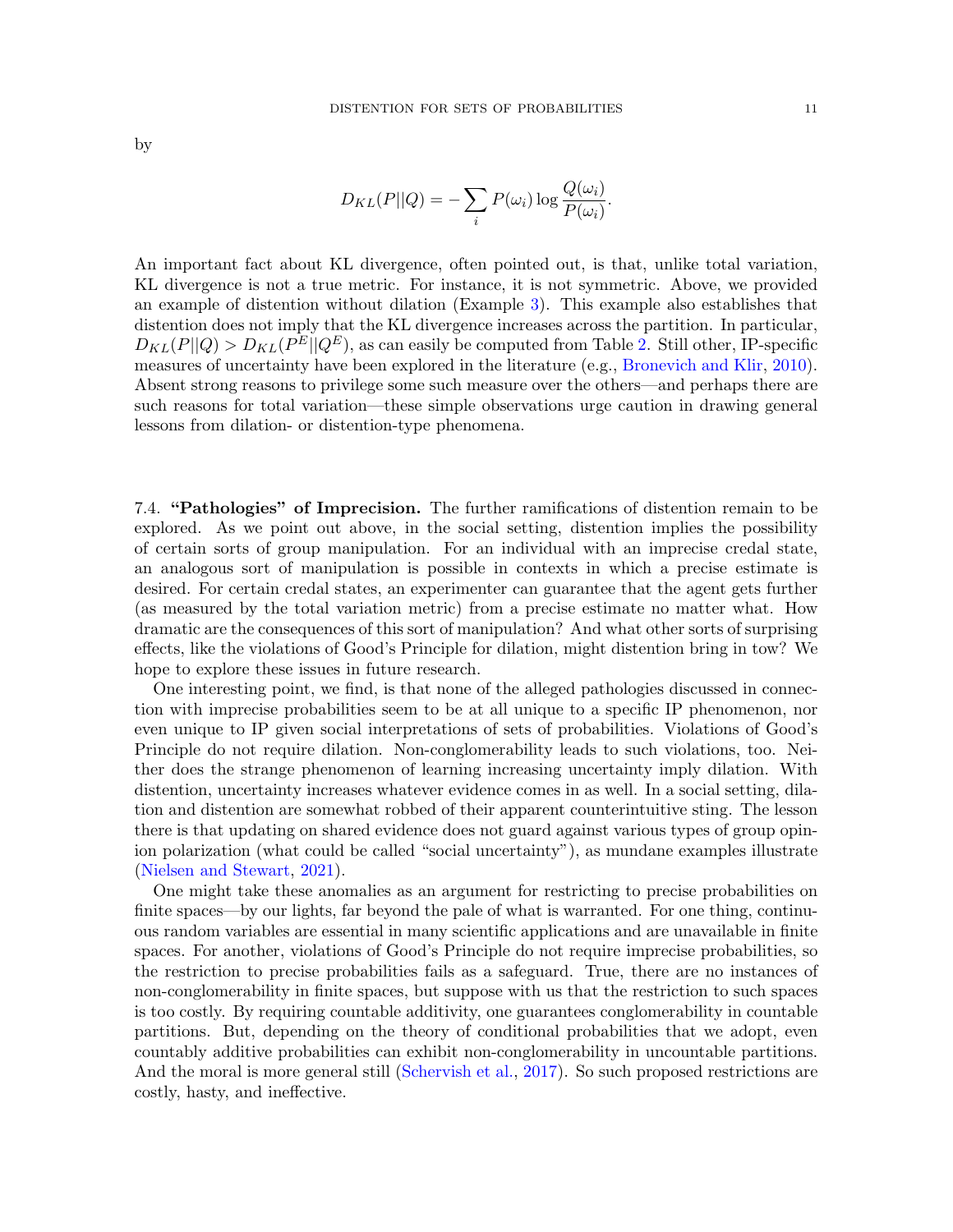## <span id="page-11-1"></span>**APPENDIX**

### EXAMPLE [4](#page-11-0)

The following example shows that a set  $\mathbb P$  can exhibit both dilation and distention simultaneously with respect to a single partition.

<span id="page-11-0"></span>Example 4. Let  $\Omega = {\omega_1, \omega_2, \omega_3, \omega_4}$ ,  $E = {\omega_1, \omega_2}$ , and  $A = {\omega_1, \omega_3}$ . We take  $\mathscr{B} =$  ${E, E<sup>c</sup>}$  as our experimental partition.

|           | $\omega_1$ | $\omega_2$        | Wą               | $\omega_4$   |
|-----------|------------|-------------------|------------------|--------------|
| P         | 1/100      | 37/100            | 30/100           | 32/100       |
| Q         | 20/100     | 41/100            | 1/100            | 38/100       |
| $P^E$     | 1/38       | 37/38             | 0                | $\mathbf{0}$ |
| $O^E$     | 20/61      | 41/61             | $\left( \right)$ | 0            |
| $P^{E^c}$ | ∩          | $\left( \right)$  | 30/62            | 32/62        |
| $Q^{E^c}$ | 0          | $\mathbf{\Omega}$ | 1/39             | 38/39        |

Table 3. Distention is Consistent with Dilation

Calculating the total variation distance from the table, we have  $d(\mathbb{P}) = d(P, Q) = 0.29$ .  $d(P^E, Q^E) \approx 0.302$ , and  $d(P^{E^c}, Q^{E^c}) \approx 0.46$ . So B distends  $\mathbb{P}$ . For dilation, notice that  $Q(A) = 21/100$  and  $P(A) = 31/100$ . But  $P^{E}(A) = 1/38 < 21/100 < 31/100 < 20/61$  $Q^{E}(A)$ . Similarly,  $Q^{E^{c}}(A) = 1/39 < 21/100 < 31/100 < 30/62 = P^{E^{c}}(A)$ . So, B dilates A.

#### PROOF OF PROPOSITION [2](#page-7-2)

Proof. We start by showing that (I) and (II) are equivalent. Suppose that (II) holds and let  $E \in \mathscr{B}$ . Then there exist  $P, Q \in \mathbb{P}$ , and  $A \subseteq E$  such that

$$
d(\mathbb{P}) < \left| P^E(A) - Q^E(A) \right| \le d\left( P^E, Q^E \right) \le d\left( \mathbb{P}^E \right).
$$

Hence,  $\mathscr{B}$  distends  $\mathbb{P}$ , so (II) implies (I).

Conversely, suppose that  $\mathscr{B}$  distends  $\mathbb{P}$  and let  $E \in \mathscr{B}$ . Then there are  $P, Q \in \mathbb{P}$  such that

$$
d(\mathbb{P}) < d\left(P^E, Q^E\right).
$$

Let  $p$  and  $q$  be densities for  $P$  and  $Q$ , respectively, with respect to any common dominating measure m, that is, both P and Q are absolutely continuous with respect to m. (Let  $m =$  $P/2 + Q/2$ , for instance.) Define

$$
p^E = \frac{\mathbf{1}_E p}{P(E)}
$$
 and  $q^E = \frac{\mathbf{1}_E q}{Q(E)}$ ,

so that  $p^E$  and  $q^E$  are densities for  $P^E$  and  $Q^E$  with respect to m. Note that the set  $A = \{\omega \in \Omega : p^E(\omega) > q^E(\omega)\}\$ is a subset of E because if  $\omega \notin E$ , then  $p^E(\omega) = 0 = q^E(\omega)$ . We now have,

$$
d(\mathbb{P}) < d\left(P^{E}, Q^{E}\right) = P^{E}(A) - Q^{E}(A) = \frac{P(A)}{P(E)} - \frac{Q(A)}{Q(E)} = \bar{B}_{P,Q}(A, E),
$$

where the first equality is the general version of  $(1)$ . This establishes  $(II)$ , and shows that  $(I)$ and (II) are equivalent.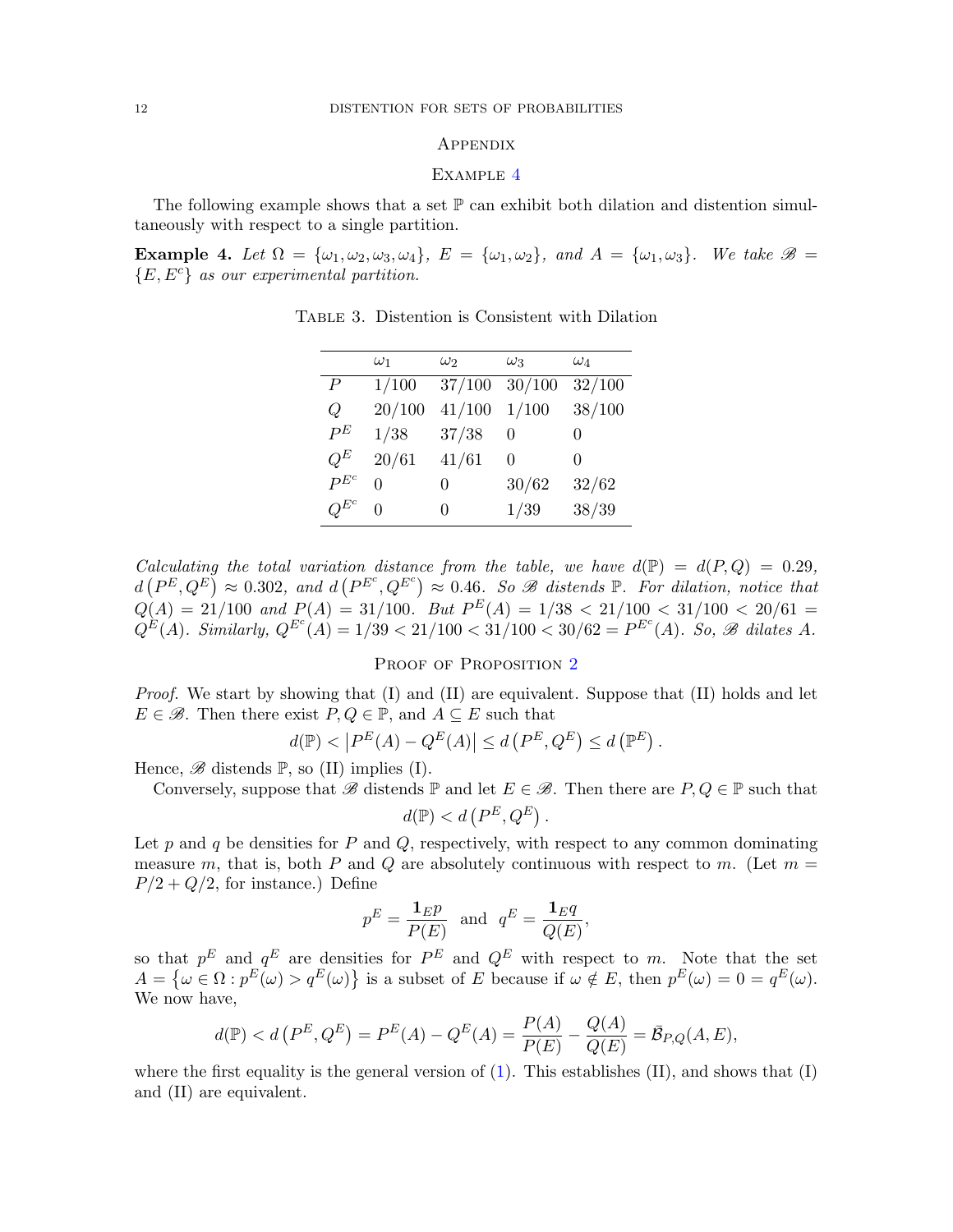Next, we show that (I) is equivalent to (III). We use the following lemmas and include proofs for the reader's convenience.

<span id="page-12-0"></span>**Lemma 1.** For any set of probabilities  $\mathbb{P}$ ,  $d(\mathbb{P}) = d(\text{co}(\mathbb{P}))$ .

*Proof of Lemma [1.](#page-12-0)* Since  $\mathbb{P} \subseteq \text{co}(\mathbb{P}), d(\mathbb{P}) \leq d(\text{co}(\mathbb{P}))$ . To show the reverse inequality, let  $P,Q \in \text{co}(\mathbb{P})$  be arbitrary. Then,  $P = \sum_{i=1}^{n} a_i P_i$ ,  $Q = \sum_{j=1}^{m} b_j P_j$  for some  $n, m \in \mathbb{N}$ ,  $P_i, P_j \in \mathbb{P}$ , and  $a_i, b_j \ge 0$  with  $\sum_i a_i = 1 = \sum_j b_j$ . For all  $A \in \mathcal{F}$ ,

$$
|P(A) - Q(A)| = \Big| \sum_{i=1}^{n} a_i P_i(A) - \sum_{j=1}^{m} b_j P_j(A) \Big| = \Big| \sum_{i=1}^{n} a_i \sum_{j=1}^{m} b_j P_i(A) - \sum_{j=1}^{m} b_j \sum_{i=1}^{n} a_i P_j(A) \Big|
$$
  

$$
\leq \sum_{i=1}^{n} a_i \sum_{j=1}^{m} b_j |P_i(A) - P_j(A)| \leq \sum_{i=1}^{n} a_i \sum_{j=1}^{m} b_j d(\mathbb{P}) = d(\mathbb{P}).
$$

Since this holds for all  $A \in \mathcal{F}$ , we have

$$
d(P,Q) \leq d(\mathbb{P}).
$$

And since this holds for all  $P, Q \in \text{co}(\mathbb{P})$ , we have

$$
d(\operatorname{co}(\mathbb{P})) \leq d(\mathbb{P}),
$$

which proves the lemma.  $\Box$ 

<span id="page-12-1"></span>**Lemma 2.** For any set of probabilities  $\mathbb{P}$ , co  $(\mathbb{P}^E) = \text{co}(\mathbb{P})^E$ .

*Proof of Lemma [2.](#page-12-1)* First, let  $P \in \text{co}(\mathbb{P}^E)$ . Then  $P = \sum_{i=1}^n a_i P_i(\cdot | E)$  for some  $n \in \mathbb{N}$ ,  $P_i \in \mathbb{P}$  and  $a_i \geq 0$  with  $\sum_i a_i = 1$ . Let  $b_i = \frac{a_i}{P_i(E)N} \geq 0$ , where  $N = \sum_i \frac{a_i}{P_i(N)}$  $\frac{a_i}{P_i(E)}$  is a normalizing constant that ensures  $\sum_i b_i = 1$ . Then,

$$
P = \sum_{i=1}^{n} a_i P_i(\cdot \mid E) = \frac{\sum_i \frac{a_i P_i(\cdot \cap E)}{N P_i(E)}}{\sum_i \frac{a_i P_i(E)}{N P_i(E)}} = \frac{\sum_i b_i P_i(\cdot \cap E)}{\sum_i b_i P_i(E)} = \left(\sum_i b_i P_i\right)(\cdot \mid E) \in \text{co}(\mathbb{P})^E.
$$

Hence, co  $(\mathbb{P}^E) \subseteq \text{co}(\mathbb{P})^E$ .

Next, suppose that  $P \in \text{co}(\mathbb{P})^E$ . Then  $P = (\sum_{i=1}^n a_i P_i)(\cdot | E)$  for some  $n \in \mathbb{N}$ ,  $P_i \in \mathbb{P}$  and  $a_i \geq 0$  with  $\sum_i a_i = 1$ . Let  $b_i = \frac{a_i P_i(E)}{N}$  $\frac{N_i(E)}{N}$  and  $N = \sum_i a_i P_i(E)$ . Then,

$$
P = \left(\sum_i a_i P_i\right) (\cdot \mid E) = \frac{\sum_i a_i P_i (\cdot \cap E)}{\sum_i a_i P_i (E)} = \sum_i \frac{a_i P_i (E)}{N} \frac{P_i (\cdot \cap E)}{P_i (E)}
$$

$$
= \sum_i b_i \frac{P_i (\cdot \cap E)}{P_i (E)} = \sum_i b_i P_i (\cdot \mid E) \in \text{co}\left(\mathbb{P}^E\right).
$$

Hence,  $\operatorname{co}(\mathbb{P})^E \subseteq \operatorname{co}(\mathbb{P}^E)$ , and the proof is complete.

Using Lemmas [1](#page-12-0) and [2,](#page-12-1) if (I) holds, then for all  $E \in \mathscr{B}$ 

$$
d(\mathrm{co}(\mathbb{P})) = d(\mathbb{P}) < d(\mathbb{P}^E) = d(\mathrm{co}(\mathbb{P}^E)) = d(\mathrm{co}(\mathbb{P})^E).
$$

Hence, (III) holds. And if (III) holds, then for all  $E \in \mathscr{B}$ 

$$
d(\mathbb{P}) = d(\text{co}(\mathbb{P})) < d(\text{co}(\mathbb{P})^E) = d(\text{co}(\mathbb{P}^E)) = d(\mathbb{P}^E).
$$

Hence, (I) holds. This shows that (I) and (III) are equivalent.  $\Box$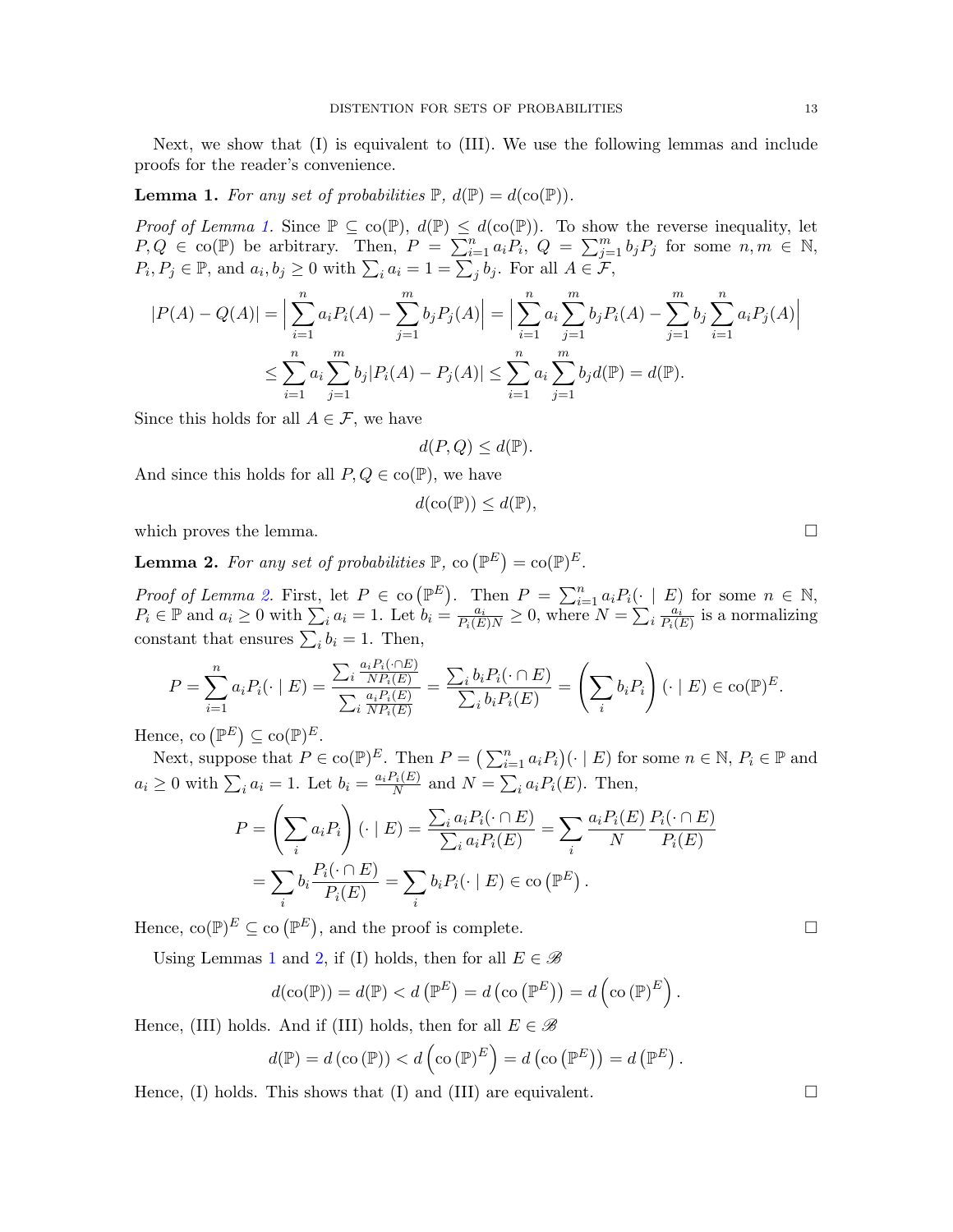#### **REFERENCES**

- <span id="page-13-16"></span>Arló-Costa, H. and J. Helzner (2010). Ambiguity aversion: The explanatory power of indeterminate probabilities. Synthese  $172(1)$ , 37–55.
- <span id="page-13-11"></span>Augustin, T., F. P. Coolen, G. de Cooman, and M. C. Troffaes (2014). Introduction to Imprecise Probabilities. West Sussex: John Wiley & Sons.
- <span id="page-13-12"></span>Berger, J. O. (1994). An overview of robust bayesian analysis. Test  $3(1)$ , 5–124.
- <span id="page-13-27"></span>Billingsley, P. (2008). Probability and Measure. John Wiley & Sons.
- <span id="page-13-0"></span>Blackwell, D. and L. E. Dubins (1962). Merging of opinions with increasing information. The Annals of Mathematical Statistics 33 (3), 882–886.
- <span id="page-13-19"></span>Bradley, S. and K. Steele (2014). Uncertainty, learning, and the "problem" of dilation. Erkenntnis 79 $(6)$ , 1287–1303.

<span id="page-13-10"></span>Bronevich, A. and G. J. Klir (2010). Measures of uncertainty for imprecise probabilities: An axiomatic approach. International Journal of Approximate Reasoning 51 (4), 365–390.

- <span id="page-13-5"></span>Earman, J. (1992). Bayes or Bust? A Critical Examination of Bayesian Confirmation Theory. Cambridge, MA: MIT Press.
- <span id="page-13-3"></span>Edwards, W., H. Lindman, and L. J. Savage (1963). Bayesian statistical inference for psychological research. Psychological Review  $70(3)$ , 193-242.
- <span id="page-13-14"></span>Elkin, L. and G. Wheeler (2018). Resolving peer disagreements through imprecise probabilities.  $Noûs 52(2), 260-278.$
- <span id="page-13-4"></span>Gaifman, H. and M. Snir (1982). Probabilities over rich languages, testing and randomness. The Journal of Symbolic Logic  $47(03)$ , 495–548.
- <span id="page-13-21"></span>Good, I. J. (1967). On the principle of total evidence. The British Journal for the Philosophy of Science  $17(4)$ , 319-321.
- <span id="page-13-23"></span>Good, I. J. (1983). Good Thinking: The Foundations of Probability and Its Applications. U of Minnesota Press.
- <span id="page-13-1"></span>Herron, T., T. Seidenfeld, and L. Wasserman (1994). The extent of dilation of sets of probabilities and the asymptotics of robust bayesian inference. In PSA: Proceedings of the Biennial Meeting of the Philosophy of Science Association, Volume 1994, pp. 250–259. Philosophy of Science Association.
- <span id="page-13-7"></span>Herron, T., T. Seidenfeld, and L. Wasserman (1997). Divisive conditioning: Further results on dilation. Philosophy of Science  $64(3)$ , 411–444.
- <span id="page-13-6"></span>Huttegger, S. M. (2015). Merging of opinions and probability kinematics. The Review of Symbolic *Logic*  $8(04)$ ,  $611-648$ .
- <span id="page-13-24"></span>Jeffrey, R. (2004). Subjective Probability: The Real Thing. Cambridge University Press.
- <span id="page-13-2"></span>Kadane, J. B., M. Schervish, and T. Seidenfeld (2008). Is ignorance bliss? The Journal of Philosophy  $105(1)$ , 5–36.
- <span id="page-13-22"></span>Kadane, J. B., M. J. Schervish, and T. Seidenfeld (1996). Reasoning to a foregone conclusion. Journal of the American Statistical Association 91 (435), 1228–1235.
- <span id="page-13-28"></span>Kalai, E. and E. Lehrer (1994). Weak and strong merging of opinions. Journal of Mathematical Economics 23 (1), 73–86.
- <span id="page-13-17"></span>Kaplan, M. (1996). Decision Theory as Philosophy. Cambridge University Press.
- <span id="page-13-15"></span>Levi, I. (1974). On indeterminate probabilities. The Journal of Philosophy 71(13), 391–418.
- <span id="page-13-8"></span>Levi, I. (1980). The Enterprise of Knowledge. MIT Press, Cambridge, MA.
- <span id="page-13-13"></span>Levi, I. (1982). Conflict and social agency. The Journal of Philosophy 79(5), 231–247.
- <span id="page-13-9"></span>Levi, I. (1985). Consensus as shared agreement and outcome of inquiry. Synthese  $62(1)$ , pp. 3–11.
- <span id="page-13-18"></span>Levi, I. (1986). The paradoxes of Allais and Ellsberg. *Economics and Philosophy*  $2(1)$ , 23–53.
- <span id="page-13-25"></span>Levi, I. (1990). Pareto unanimity and consensus. The Journal of Philosophy 87(9), 481–492.
- <span id="page-13-26"></span>Levi, I. (2009). Why indeterminate probability is rational. Journal of Applied Logic  $\gamma(4)$ , 364–376.
- <span id="page-13-20"></span>Moss, S. (2020). Global constraints on imprecise credences: Solving reflection violations, belief inertia, and other puzzles. Philosophy and Phenomenological Research, https://doi.org/10.1111/phpr.12703.